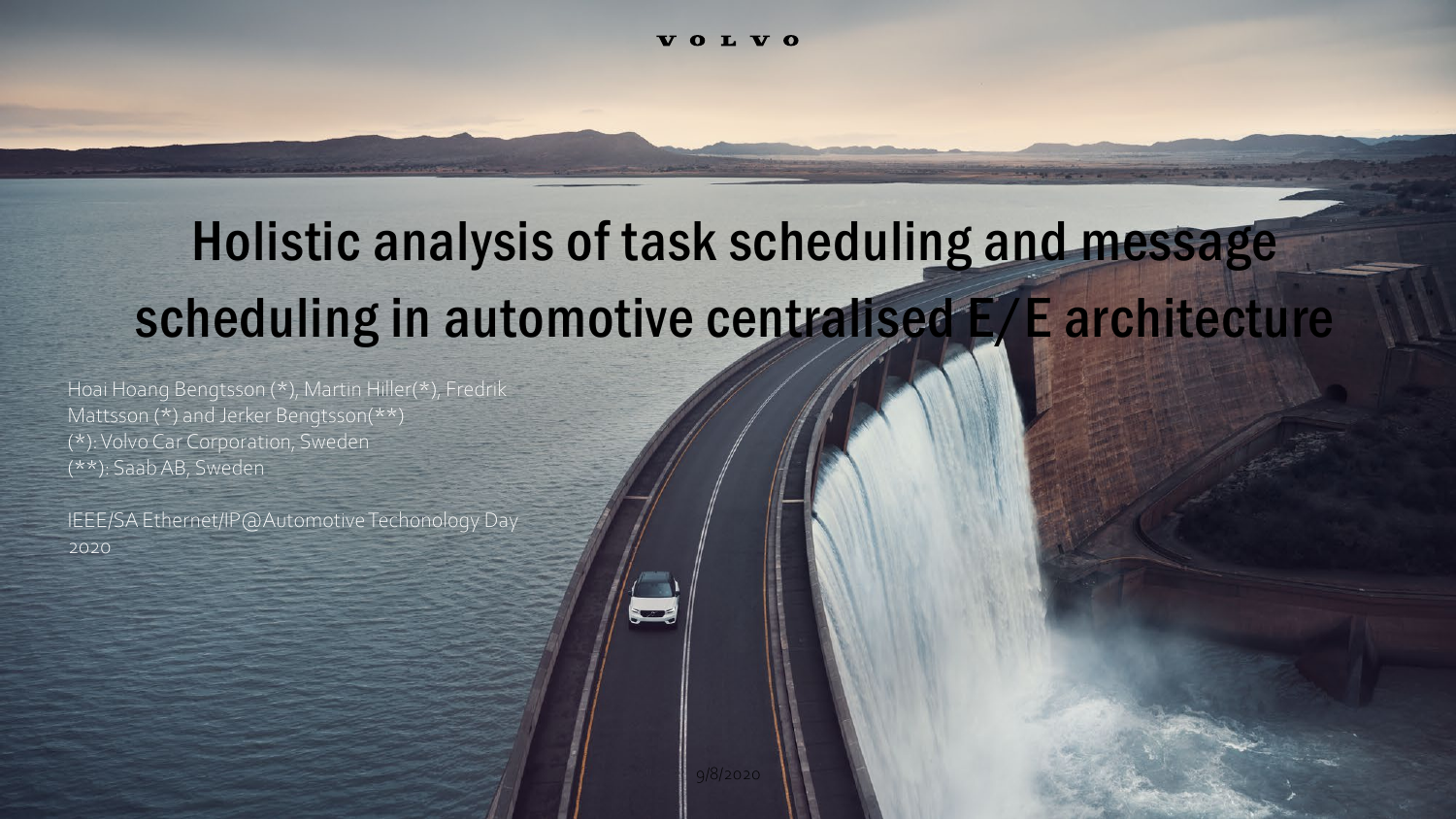## Using Ethernet as Core Network in Centralized E/E Architecture

### **Challenges**

- 1. How to guarantee fulfillment of real-time requirements of different application domains across the network
- 2. How to minimize the interference on real-time traffic from non real-time traffic in the network
- 3. CAN-Ethernet bridge strategy for the gateway



*Recap from last year presentation (IEEE/SA Ethernet/IP@AutomotiveTechnology Day 2019) [1]*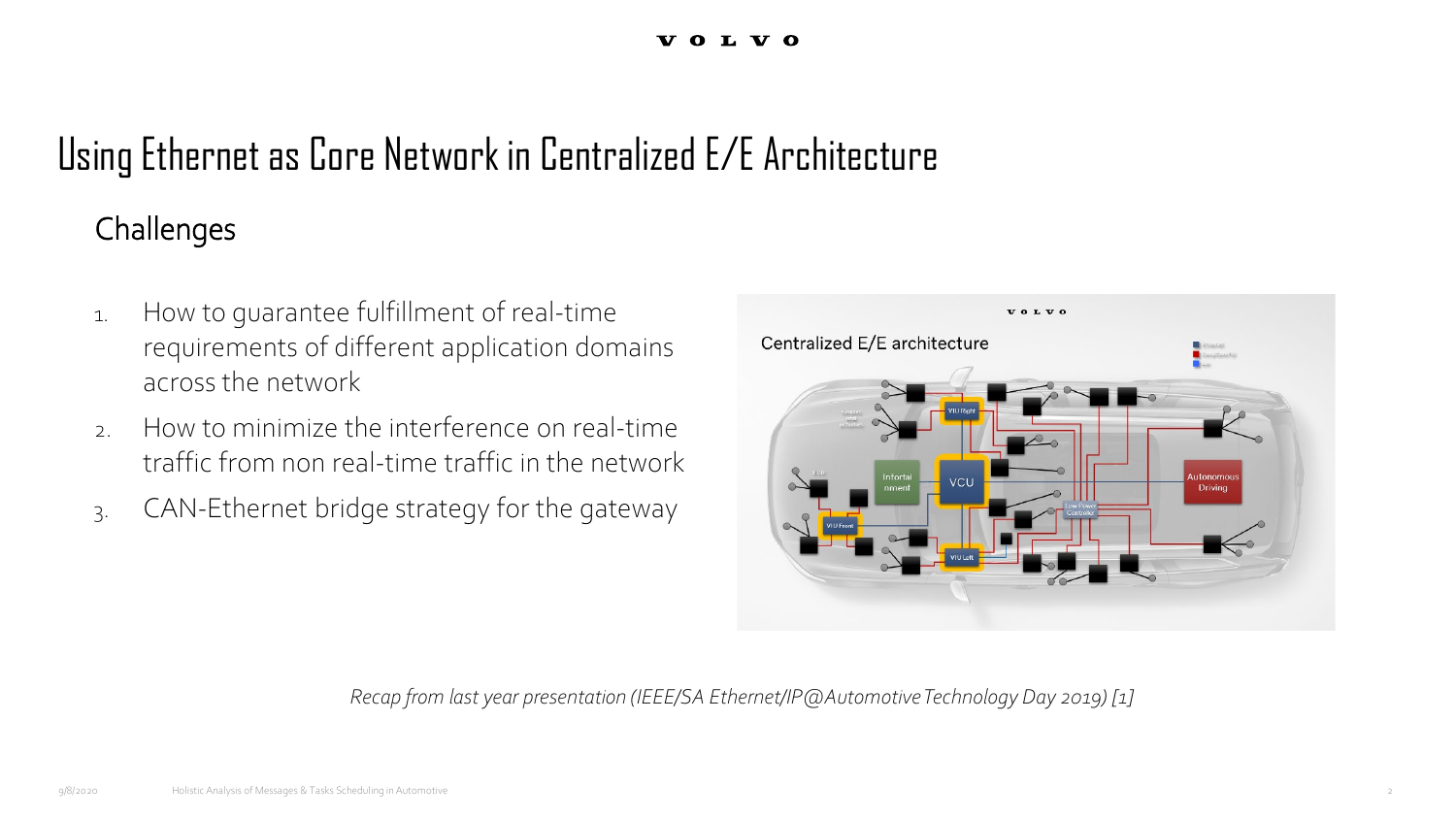### Lessons Learnt

Using Time Sensitive Networking (TSN) Ethernet with suitable traffic shaping/ scheduling could:

- provide bounded network delay, and
- assert reservation of required bandwidth

But...

The centralized processing function, however, largely impacts the sense and act response times in the system

- The end-to-end response time of any message depend on multiple factors:
- network delay,
- processing time, and
- process scheduling mechanisms.

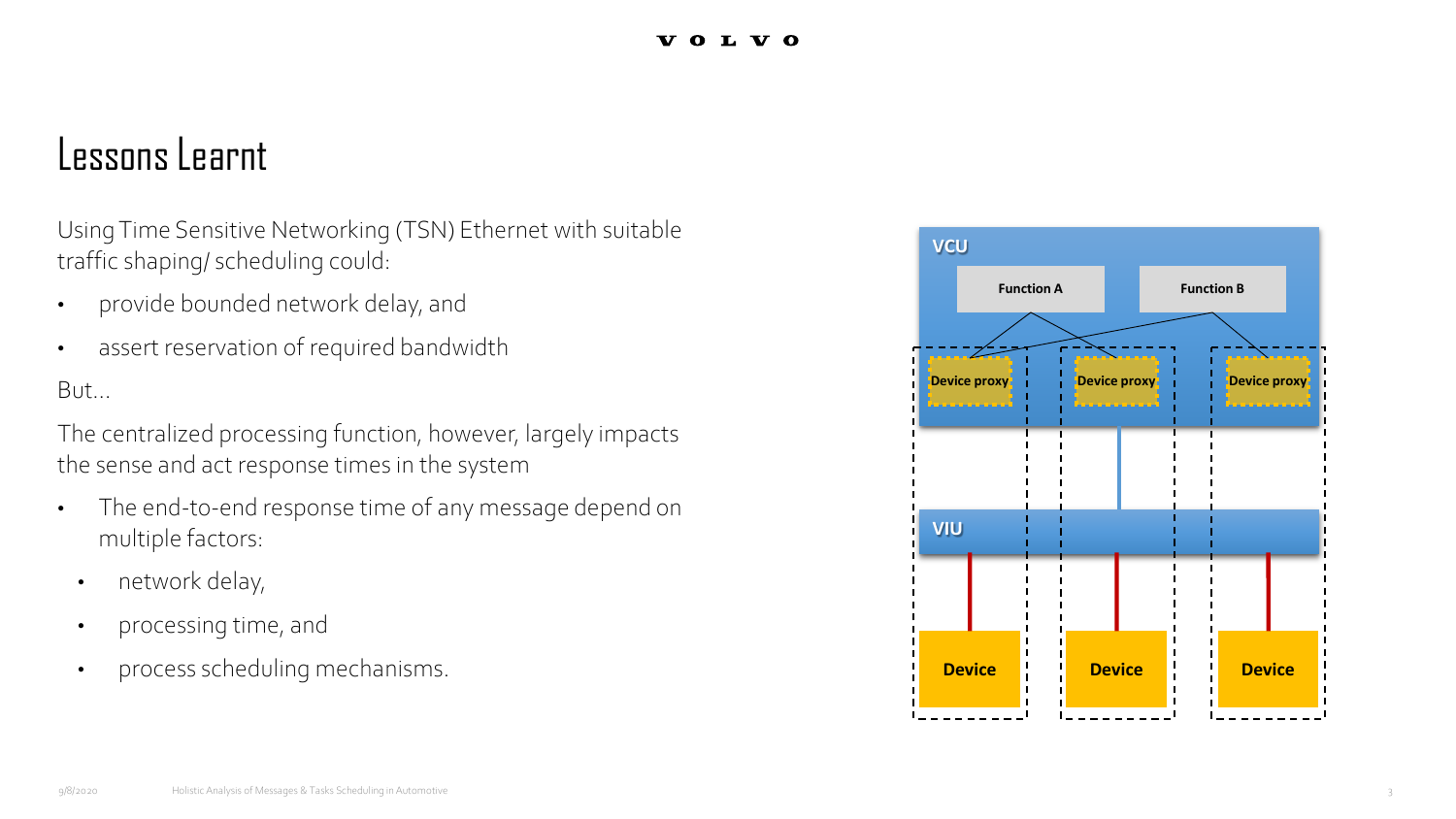### Contribution of this work

We have extended the network simulator developed in [1] with processor scheduling. The tool can be used to:

- provide end-to-end delay analysis, including network delay and task response time in the processor,
- suggest scheduling strategy to guarantee real-time performance of automotive applications, and
- increase predictability in early design of a system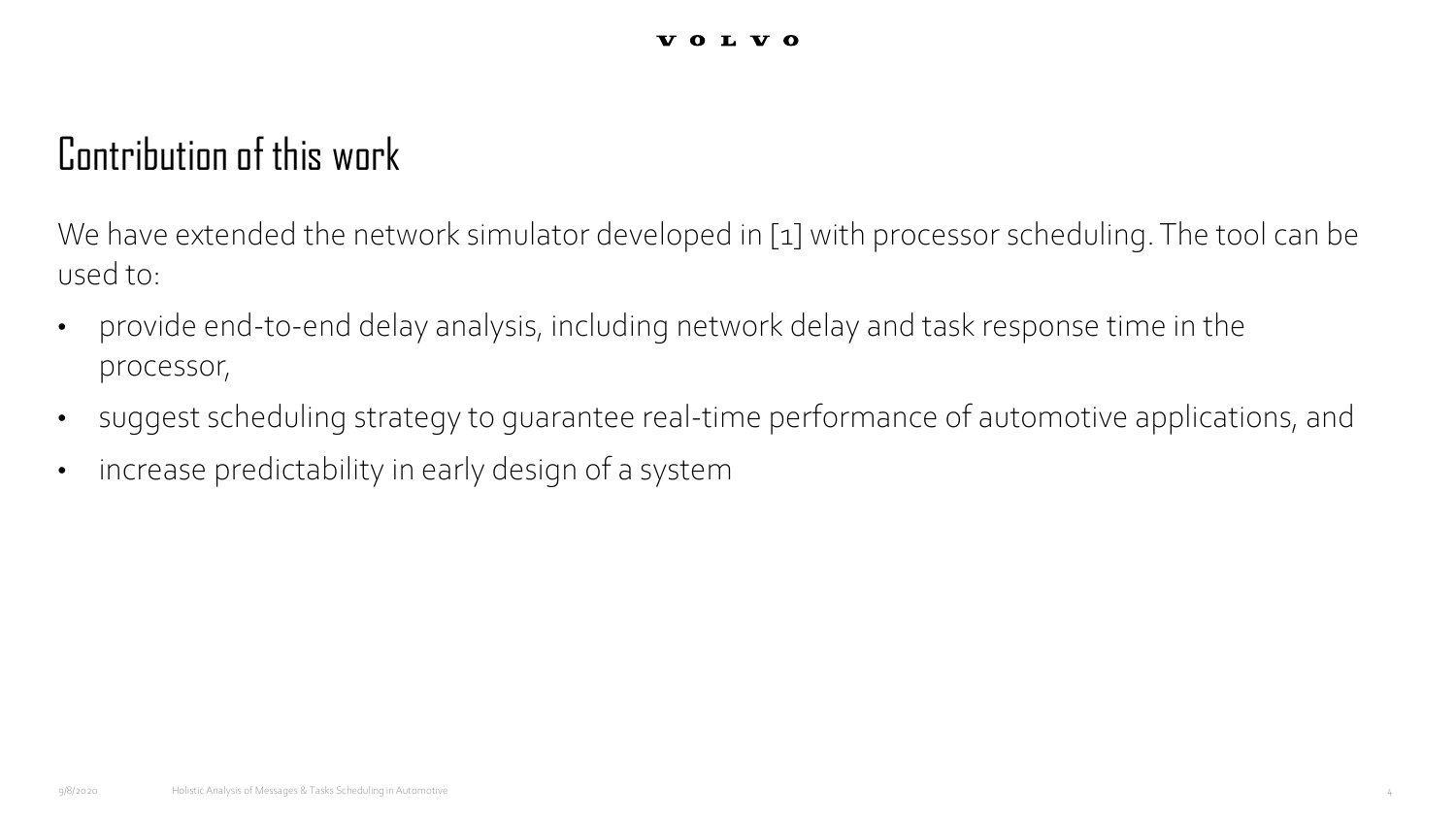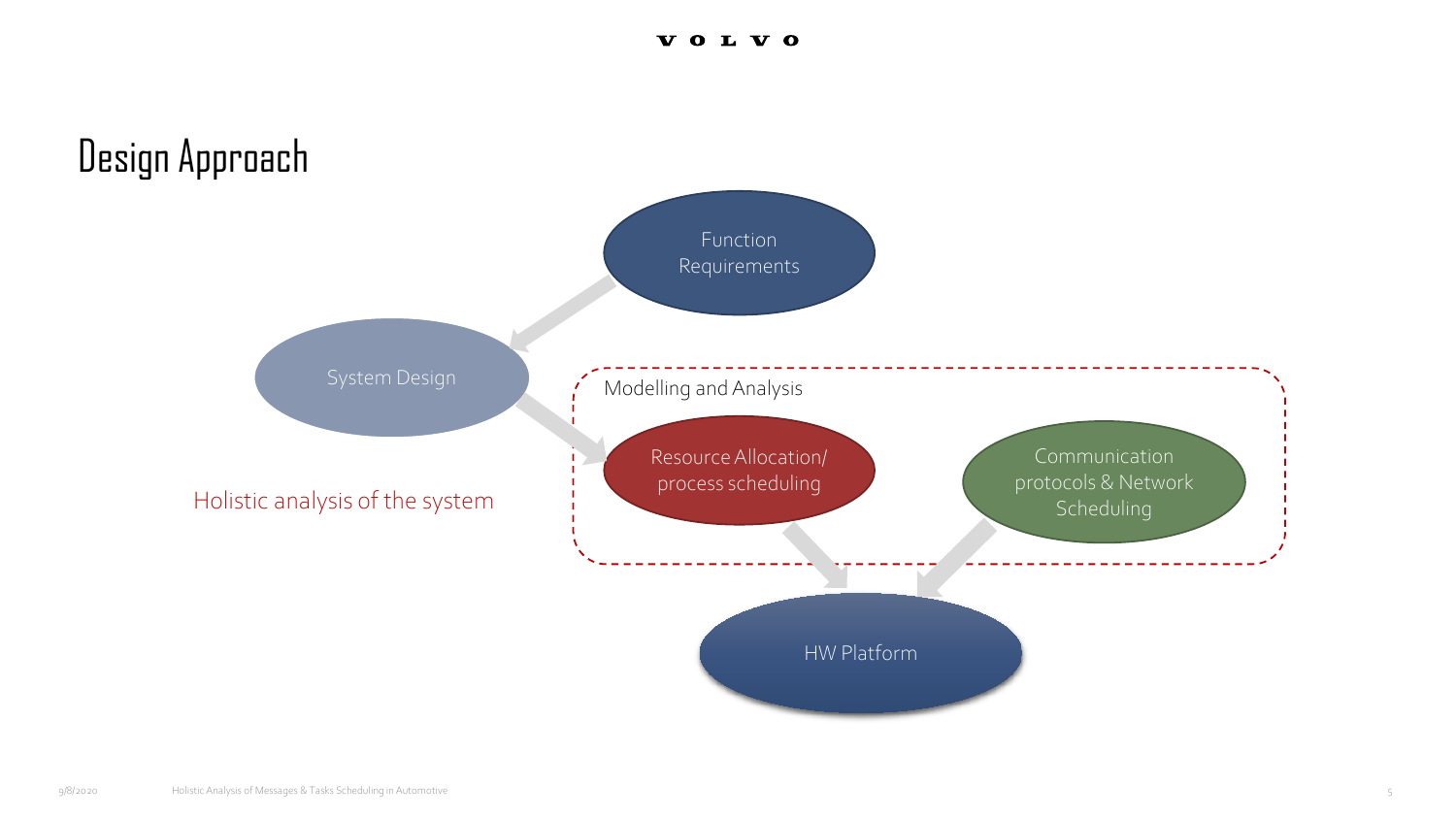## Communication Protocols and Network Scheduling



- Control traffic from ECUx  $\rightarrow$  VIU $\rightarrow$ VCU: UDP protocol has highest priority (7)
- Infotainment traffic use AVB with priority 5 and 6
- Dianogstic traffic uses DoIP and has lowest priority
- Messages are sorted in priority queues at each port of the switch

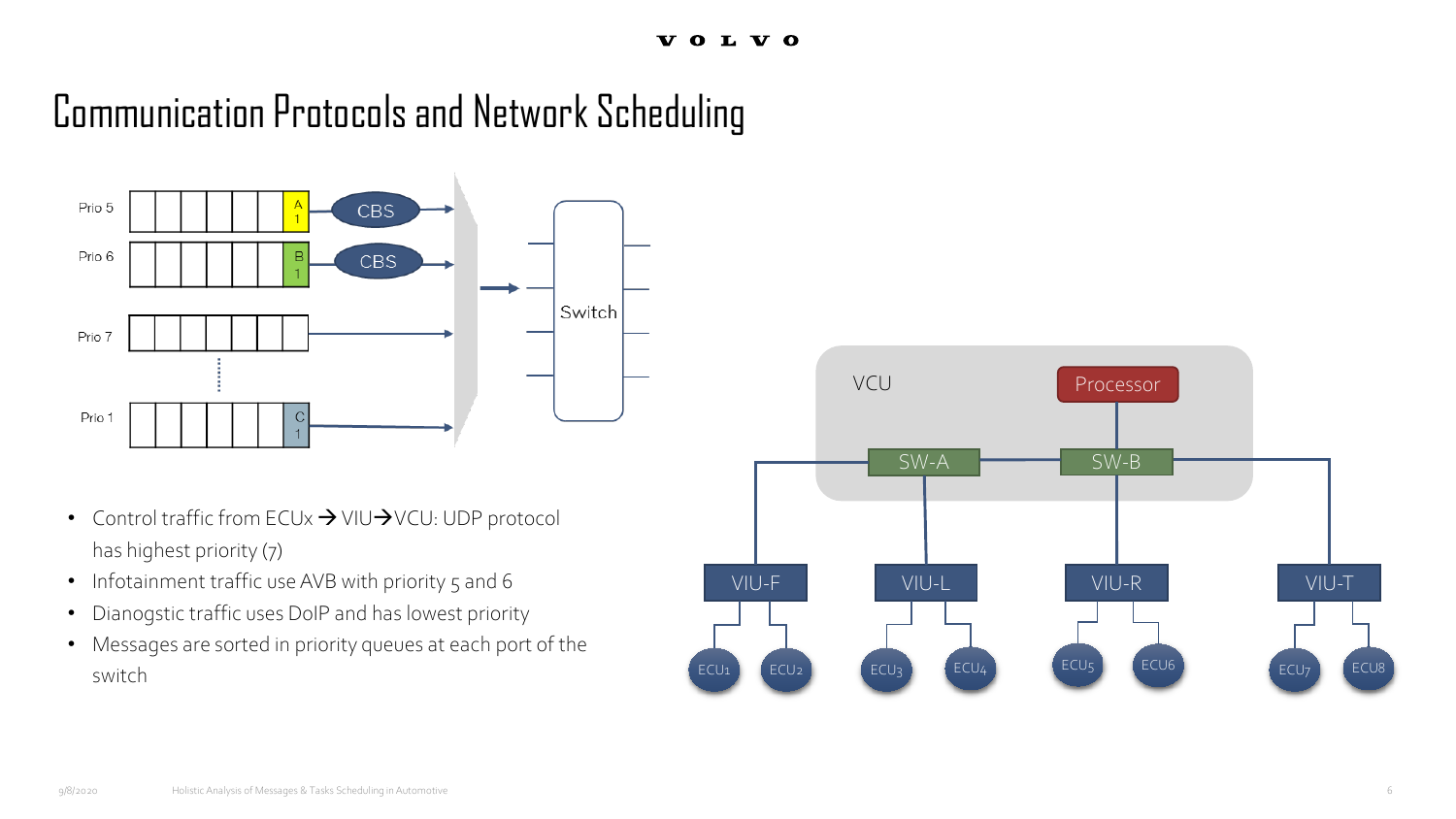## Resource Allocation and Process Scheduling

Moving from a domain architecture to a centralized architecture in automotive naturally meansthat

- system central compute unit (VCU) must handle much higher work load
- the VCU must handle different applications with different timing constraints

The choice of scheduling policy makes a dramatic difference in

- how the system behaves (in particular at overload),
- and determines whether a designer can predict characteristics of the system at overload

Static vs. Dynamic scheduling

- In the dynamic scheduling approach, task priority is assigned on the fly. Thus, the system designers cannot predict which specific threads will miss their deadlines during overload conditions  $\rightarrow$  not suitable for time-critical applications
- In the static scheduling approach, schedulability analysis can be performed to assure that the deadlines of critical threads will be satisfied even during overload.
- Employing a predictable scheduling policy is especially important for safety-critical systems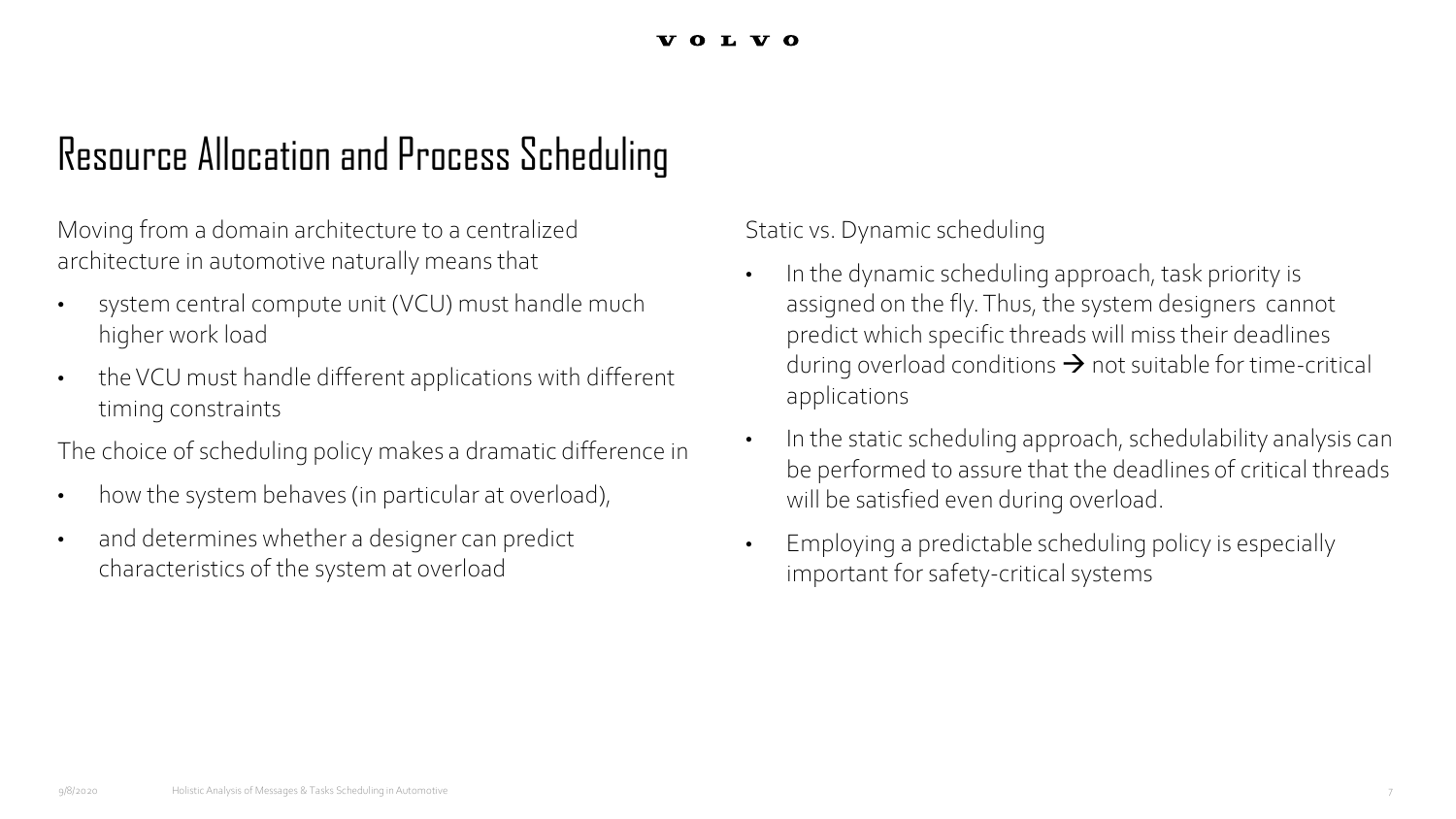### Periodic vs. Sporadic

Periodic events: An event with an arrival pattern that has a bounded minimum inter-arrival time with minimal jitter.



Periodic task: a task released by a periodic event whose computation interval excluding preemption and blocking is constant.

Pros: worst case response time is predictable, bounded delay

Cons: waste of utilization  $\rightarrow$  not suitable for a centralized system where most of tasks are event-driven

Sporadic event: An event with an arrival pattern that has a bounded minimum interarrival time with stochastic jitter



Sporadic task: a task released by a sporadic event or a task with a stochastic computation interval.

Pros: gain in utilization, shorter response time Cons: difficult to predict the worst case scenario, less predictable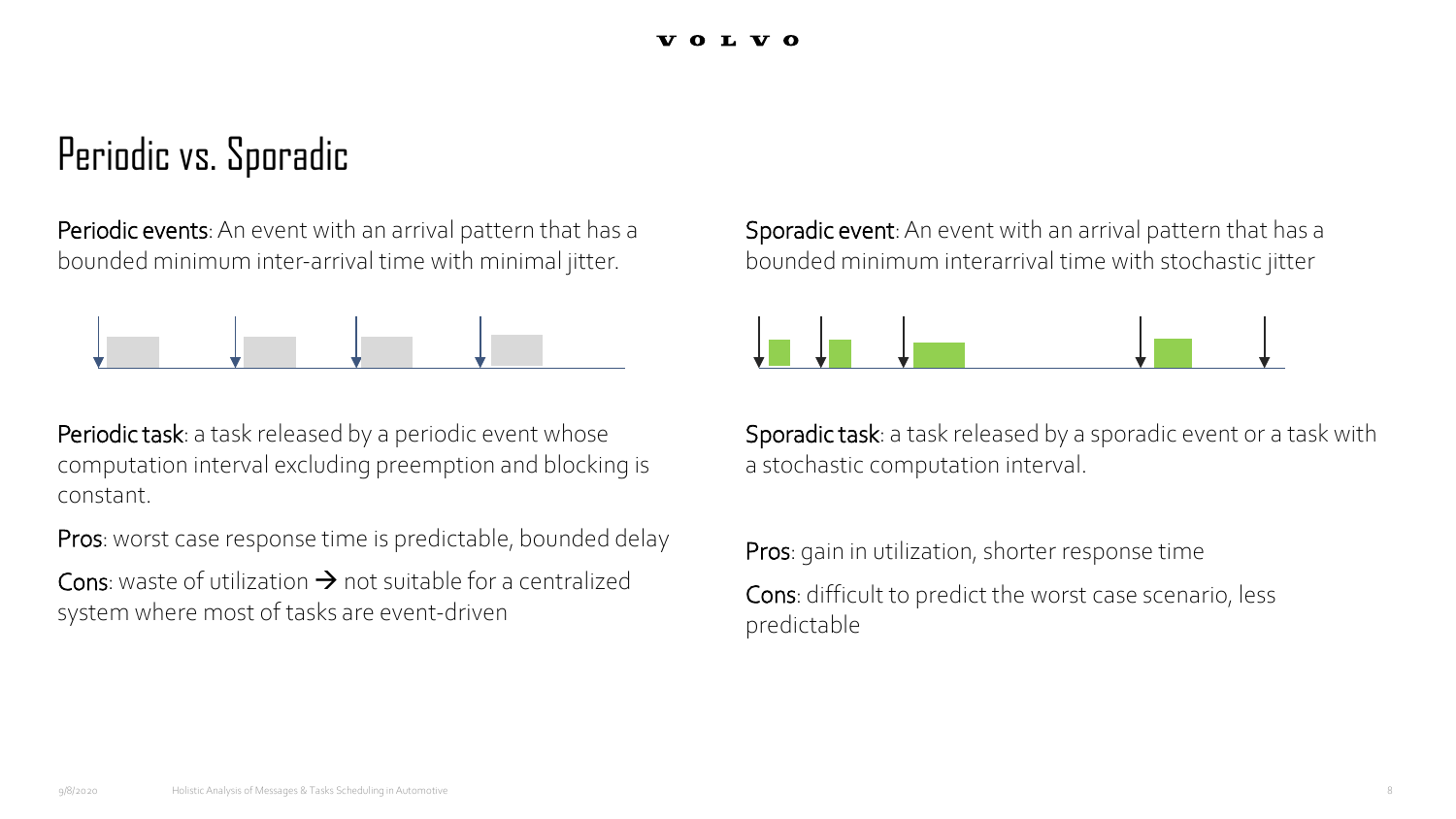## Modelling of the VCU System Software – A Combined Approach



A set of sporadic tasks that are activated by events (event-driven tasks)

 $a_i$  denotes arrival time of sporadic task  $S_i$  $e_i$  denotes execution time of sporadic task  $S_i$ 

A set of periodic tasks that are pre-loaded and activated by the system clock

Ci denotes execution time of task  $\tau_i$ Pi denotes period of task  $\tau_i$ Utilization of all periodic task should be less than or equal to 50%  $U(\text{periodic tasks}) \leq 50\%$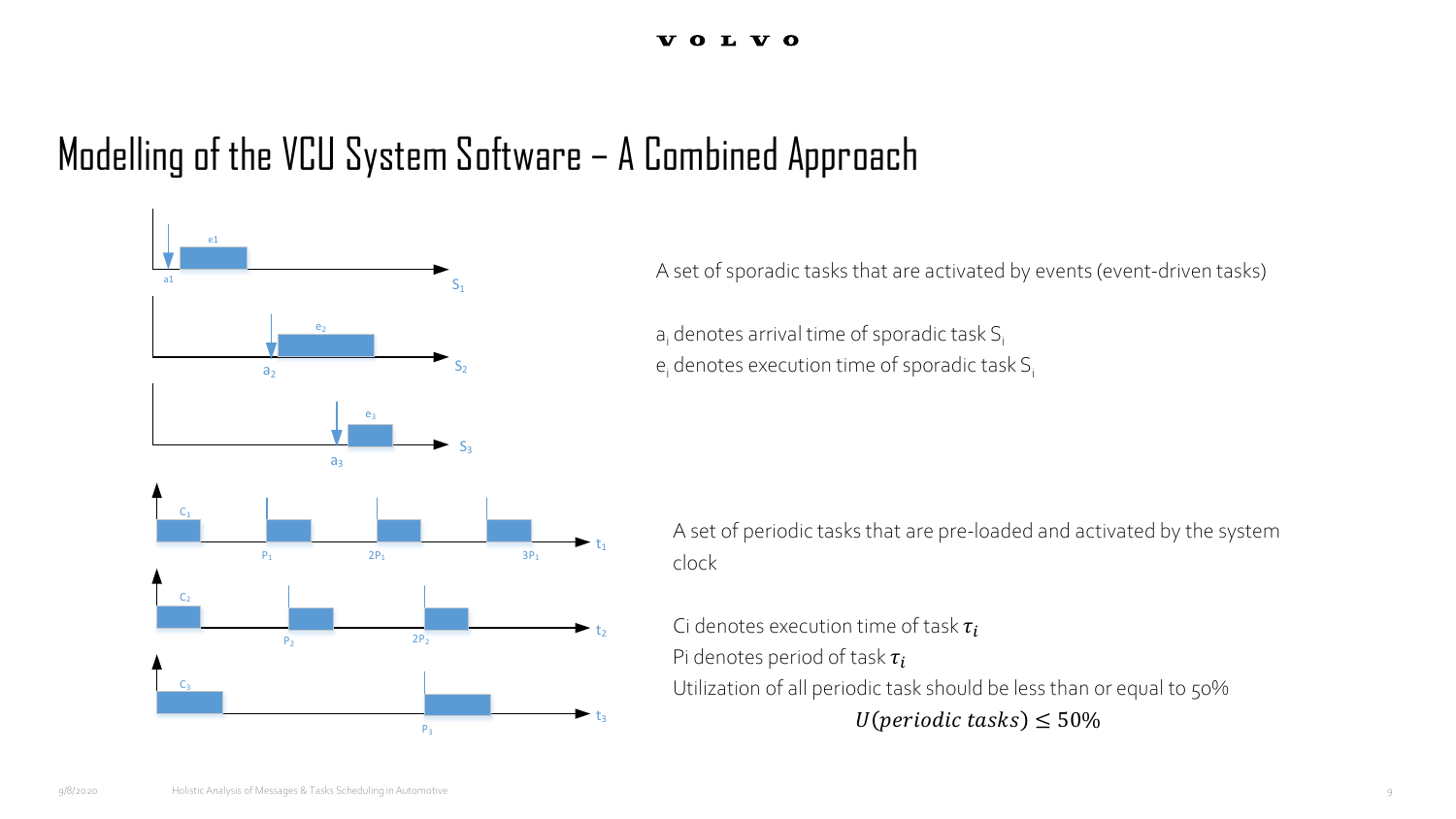### Scheduling state machine

# Assumptions

- Each task in the system is assigned a priority
	- A sporadic task has two priority levels: normal and low (POSIX sporadic scheduling)
- Tasks are independent
- A periodic task is activated by system clock
- A sporadic task is activated when its related event occurs
- All tasks are preemptable

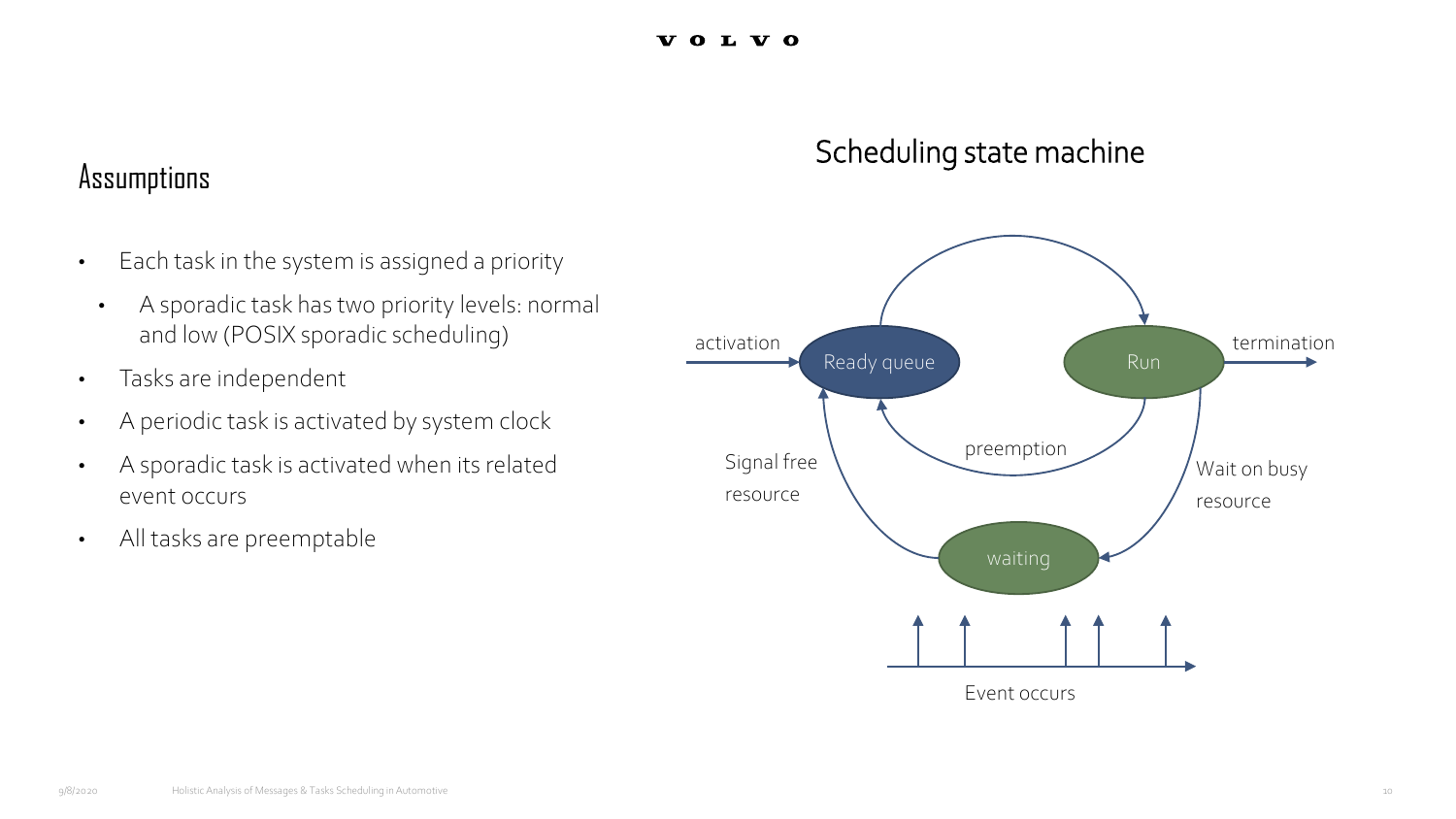## Scheduling of Sporadic Tasks

- The sporadic scheduling policy is specified for handling tasks running within the context of a static-priority preemptive scheduler
- In addition to a single normal priority level, the parameters of a sporadic task includes:
- a second, lower priority for background processing,
- a replenishment interval,
- an execution budget, and
- a maximum number of replenishments allowed within each replenishment interval.

### How to achieve predictably when applying sporadic scheduling?

Sporadic scheduling manages sporadic tasks by wrapping them within a periodic framework. This is an effective technique to handle overload scenarios in static-priority preemptive schedulers.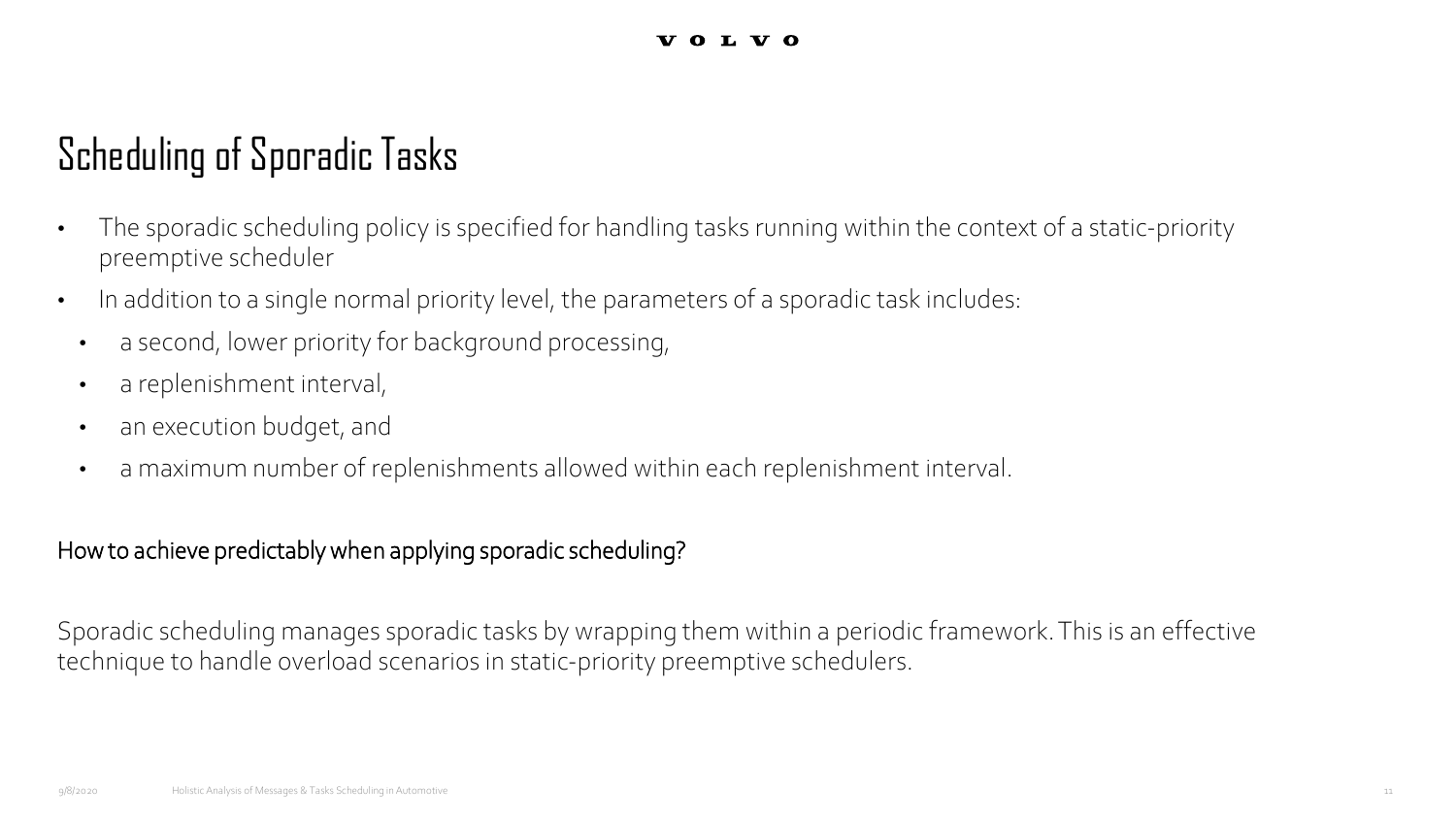## Consumption and Replenishment of Execution Budgets



### blocked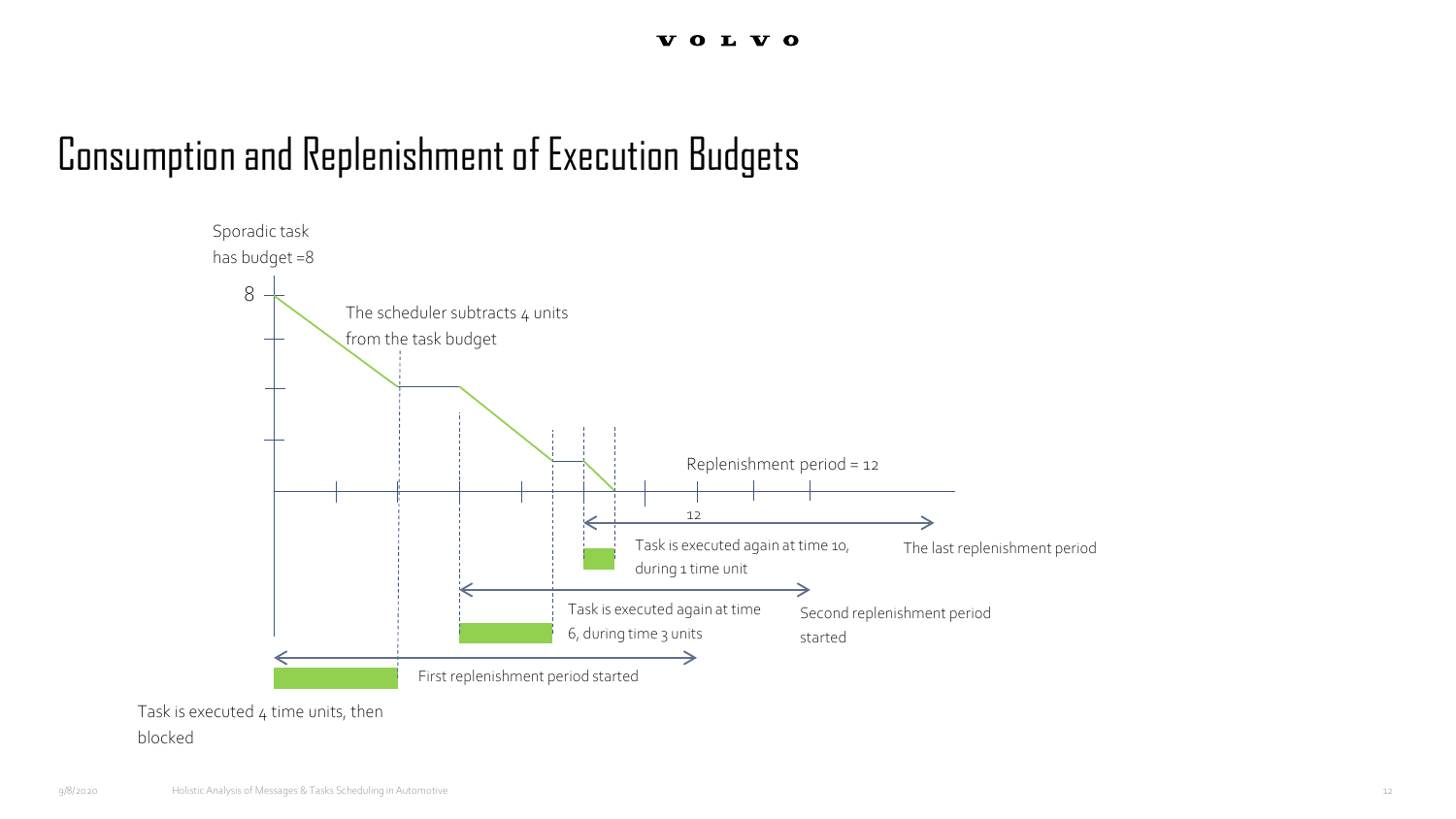### Modeling of the Scheduler for Single Core Processor

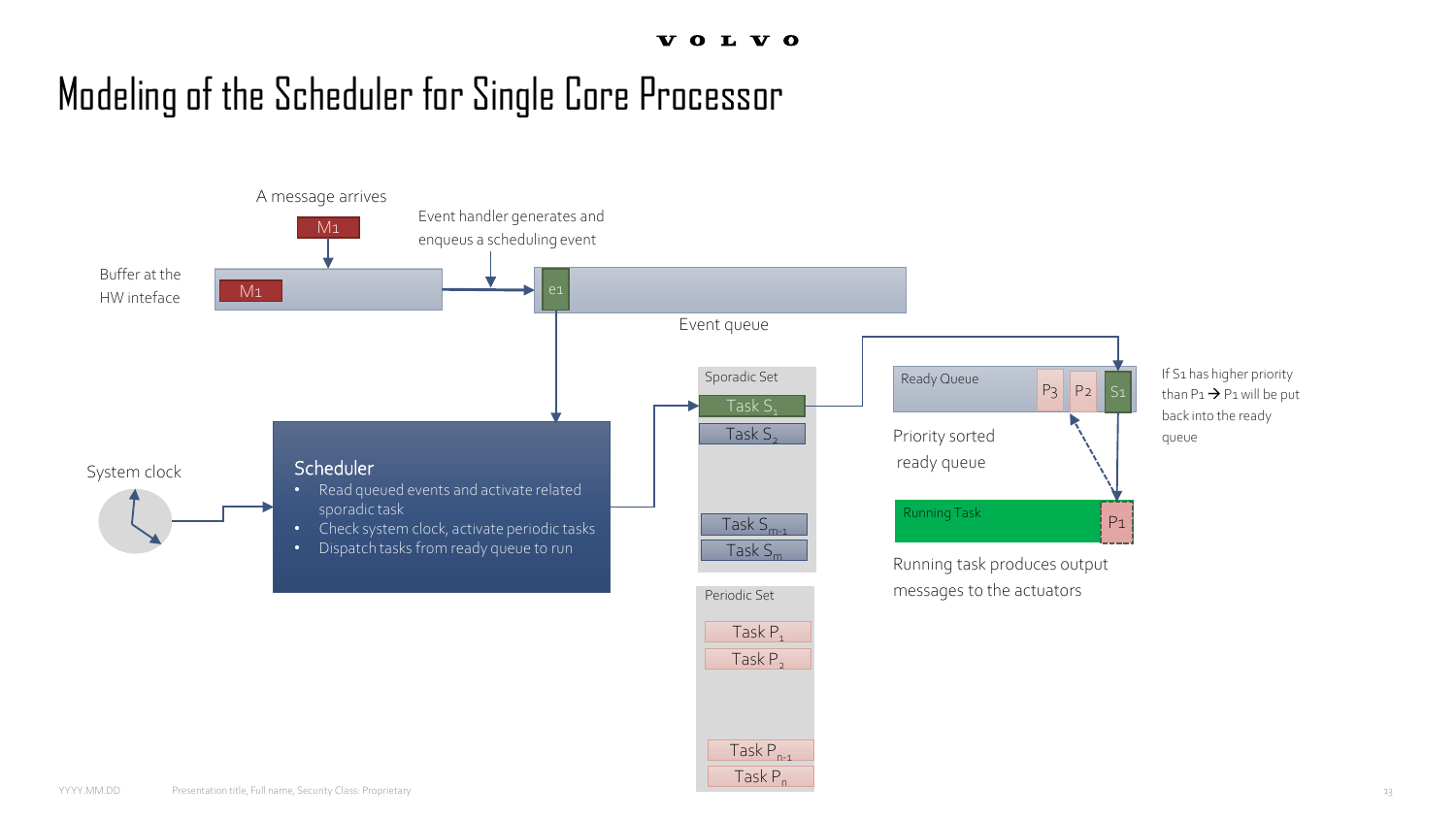## Simulation Tool and Experimental Setup

Scenario

- Control traffic flows from sensors (S1-S3) to the VIUs(Vehicle Integration Unit), to the core network, to the processor (HPA)
- After the data has been processed, response is transmitted over the network to the actuator (A1-A3)
- We only consider scheduling in the processor in the VCU (HPA). Scheduling at the sender and receiver is not included in this work
- We measure the end-to-end delays from sensors to the actuators



HPA: High Performance Processor A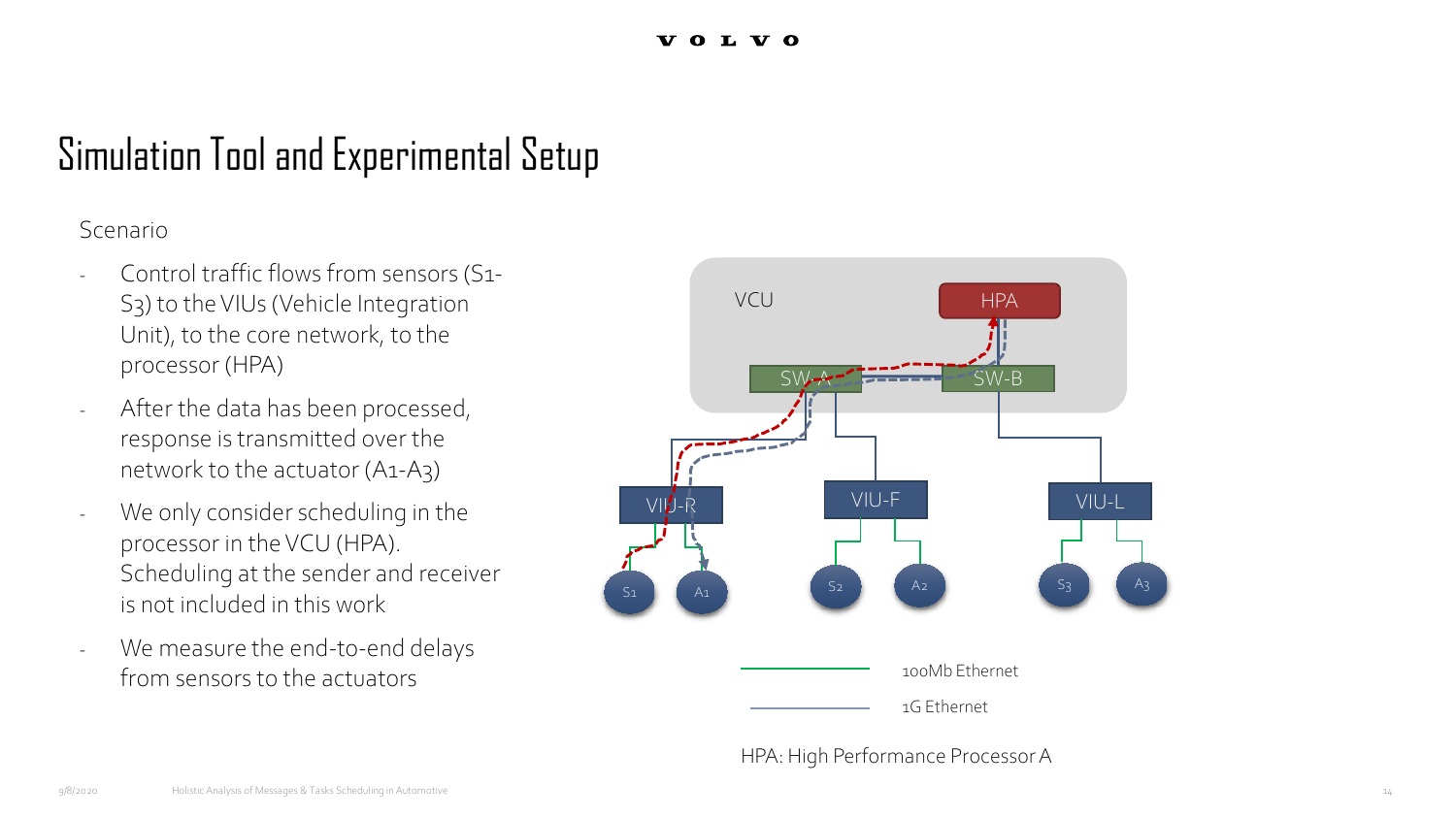### The simulator

**VOLVO** 





Measure Results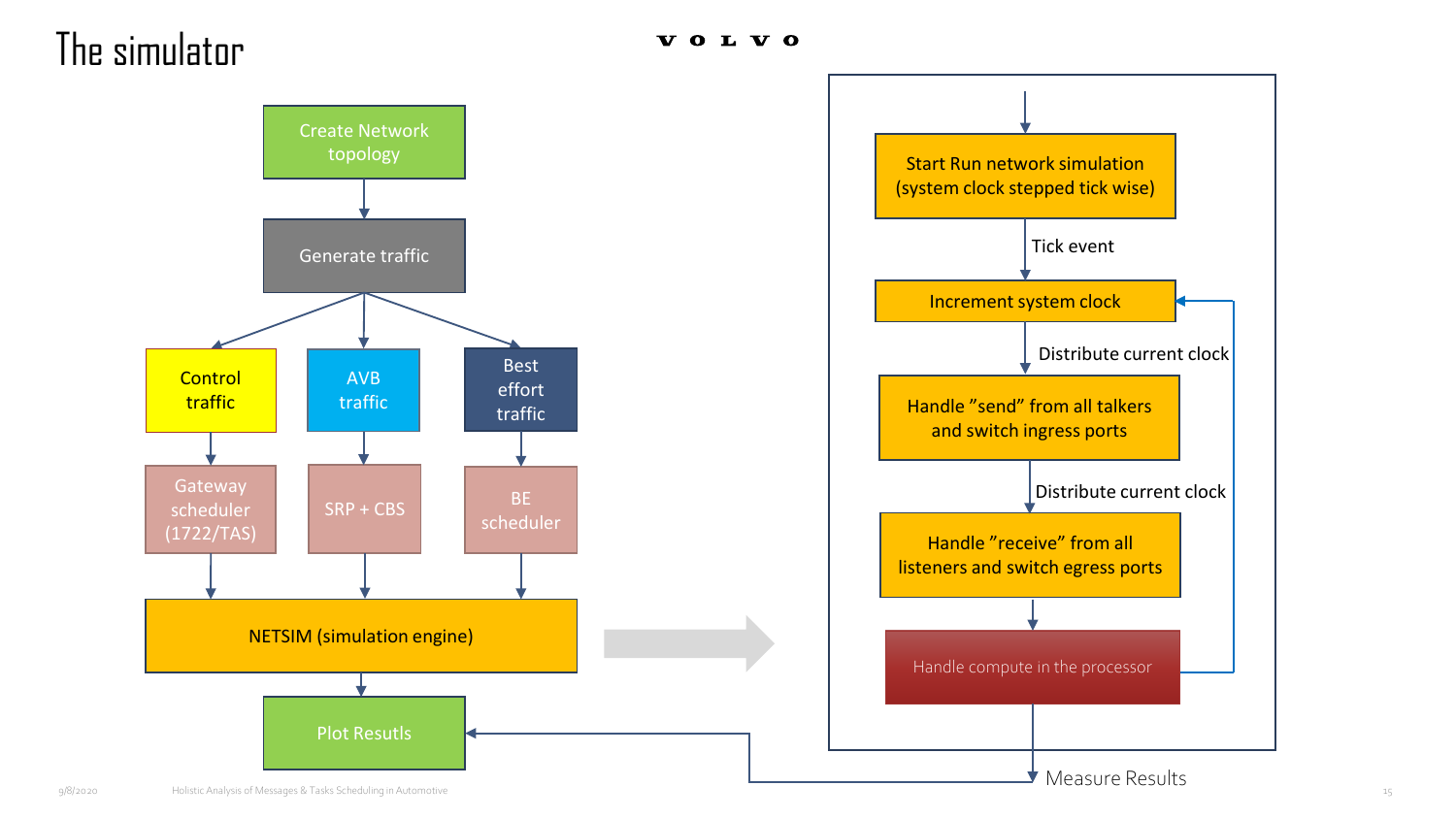### Simulation Scenario – Network Streams

Periodic streams

- Stream 1:  $S_1 \rightarrow$  VIU-R  $\rightarrow$  SWA $\rightarrow$  SWB  $\rightarrow$  HPA
- $\frac{1}{2}$  Stream 2: HPA  $\rightarrow$  SWB $\rightarrow$  SWA $\rightarrow$  VIU-R $\rightarrow$  A1

Period =  $256\mu s$ , payload = 1171 bytes

- Stream 3:  $S_2 \rightarrow$  VIU-F  $\rightarrow$  SWA $\rightarrow$  SWB $\rightarrow$  HPA
- Stream 4: HPA  $\rightarrow$  SWB $\rightarrow$  SWA $\rightarrow$  VIU-F $\rightarrow$  A2 Period =  $512$ ; payload = 1171 bytes
- Stream 5: S3→VIU-L→SWB→ HPA
- $6: HPA \rightarrow SWB \rightarrow VIII-I$

Period = 1ms; payload =1171 bytes

Sporadic stream (poisson distributed)

- Stream 7: S2 $\rightarrow$ VIU-F $\rightarrow$ SWA $\rightarrow$ SWB $\rightarrow$  HPA
- Stream 8: HPA  $\rightarrow$  SWB $\rightarrow$  SWA $\rightarrow$  VIU-F $\rightarrow$  A<sub>2</sub>
- Stream 9:  $S_3$  $\rightarrow$  VIU-L $\rightarrow$  SWB $\rightarrow$  HPA
- Stream 10: HPA  $\rightarrow$  SWB $\rightarrow$ VIU-L $\rightarrow$ A3



 $\sim$   $\sim$   $\sim$   $\sim$   $\sim$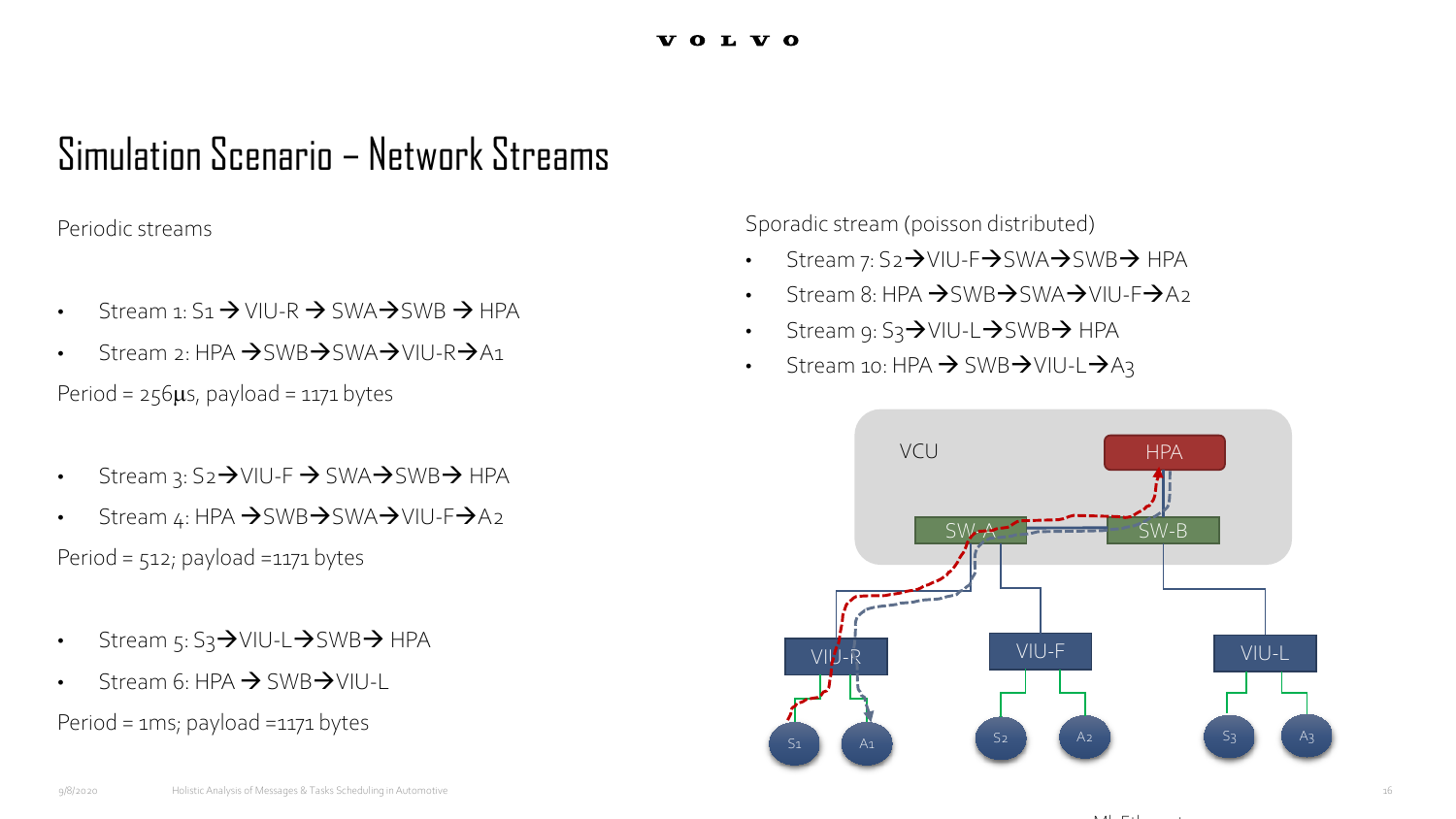### Simulation Scenario – Task Set

| Task#        | Periodic/Sporadi<br>$\mathsf{C}$ | Prio normal | Prio_low                 | Period/replenish period | <b>Excution time</b> | <b>Budget</b> |
|--------------|----------------------------------|-------------|--------------------------|-------------------------|----------------------|---------------|
| $\mathbf{1}$ | periodic                         | 11          | $\overline{\phantom{a}}$ | 300                     | 20                   |               |
| 2            | periodic                         | 9           | $\sim$                   | 1300                    | 50                   |               |
| 3            | periodic                         | 7           | $\qquad \qquad -$        | 3000                    | 100                  |               |
| 4            | Sporadic                         | 10          | $\mathbf{1}$             | 600                     | 200                  | 100           |
|              | Sporadic                         | $8\,$       | $\mathbf{1}$             | 400                     | 100                  | 50            |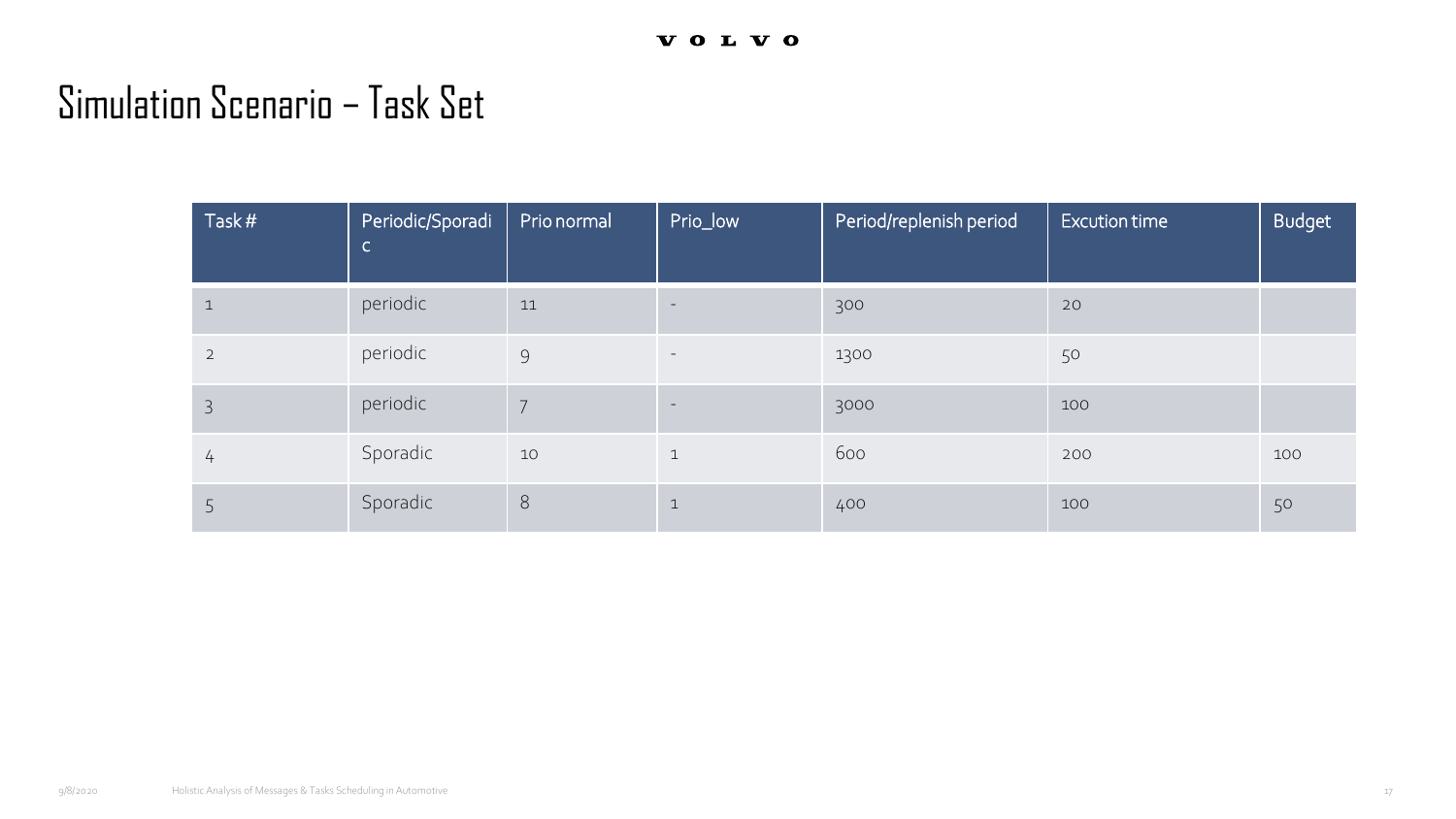

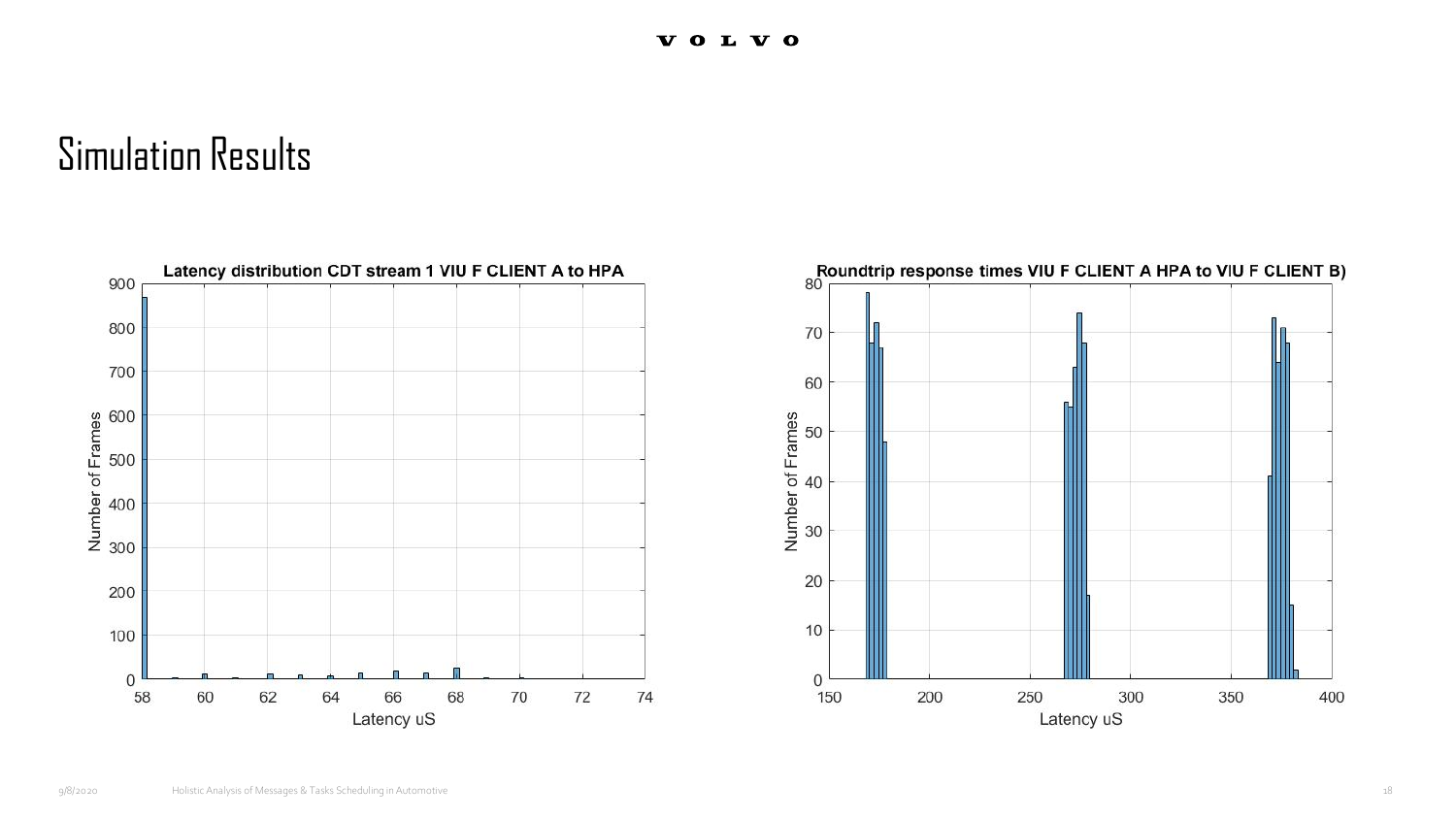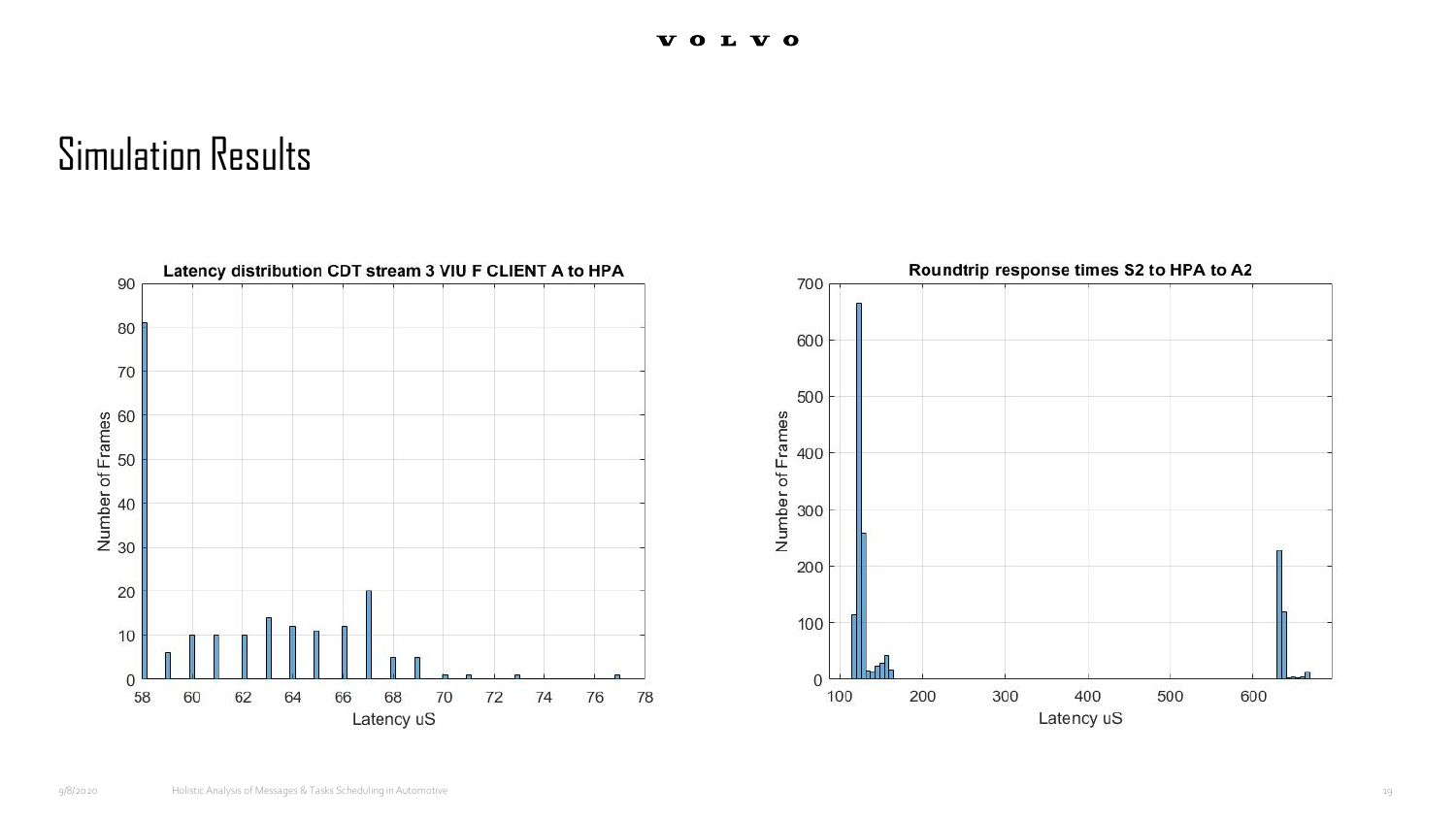![](_page_19_Figure_2.jpeg)

![](_page_19_Figure_3.jpeg)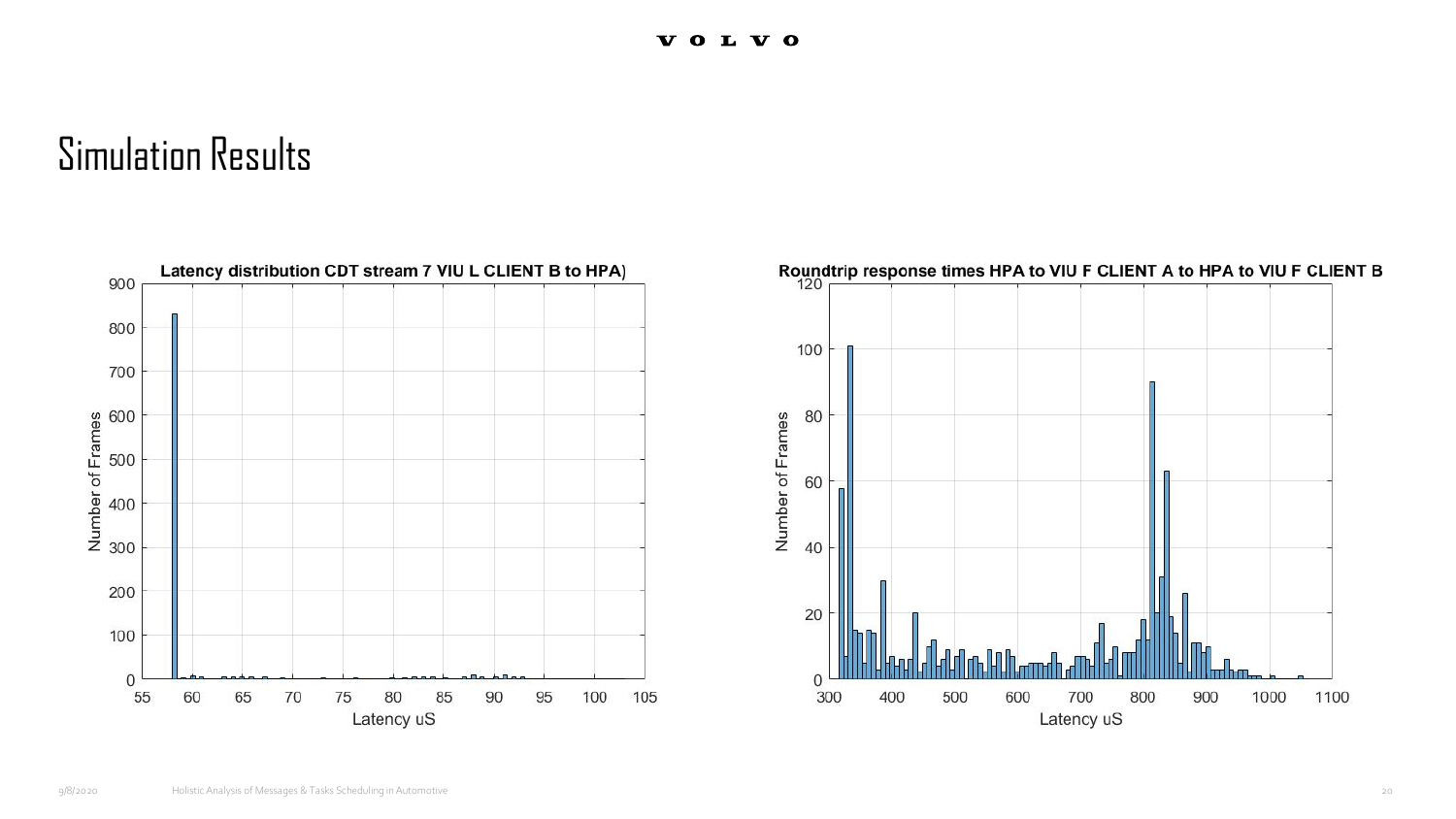![](_page_20_Figure_2.jpeg)